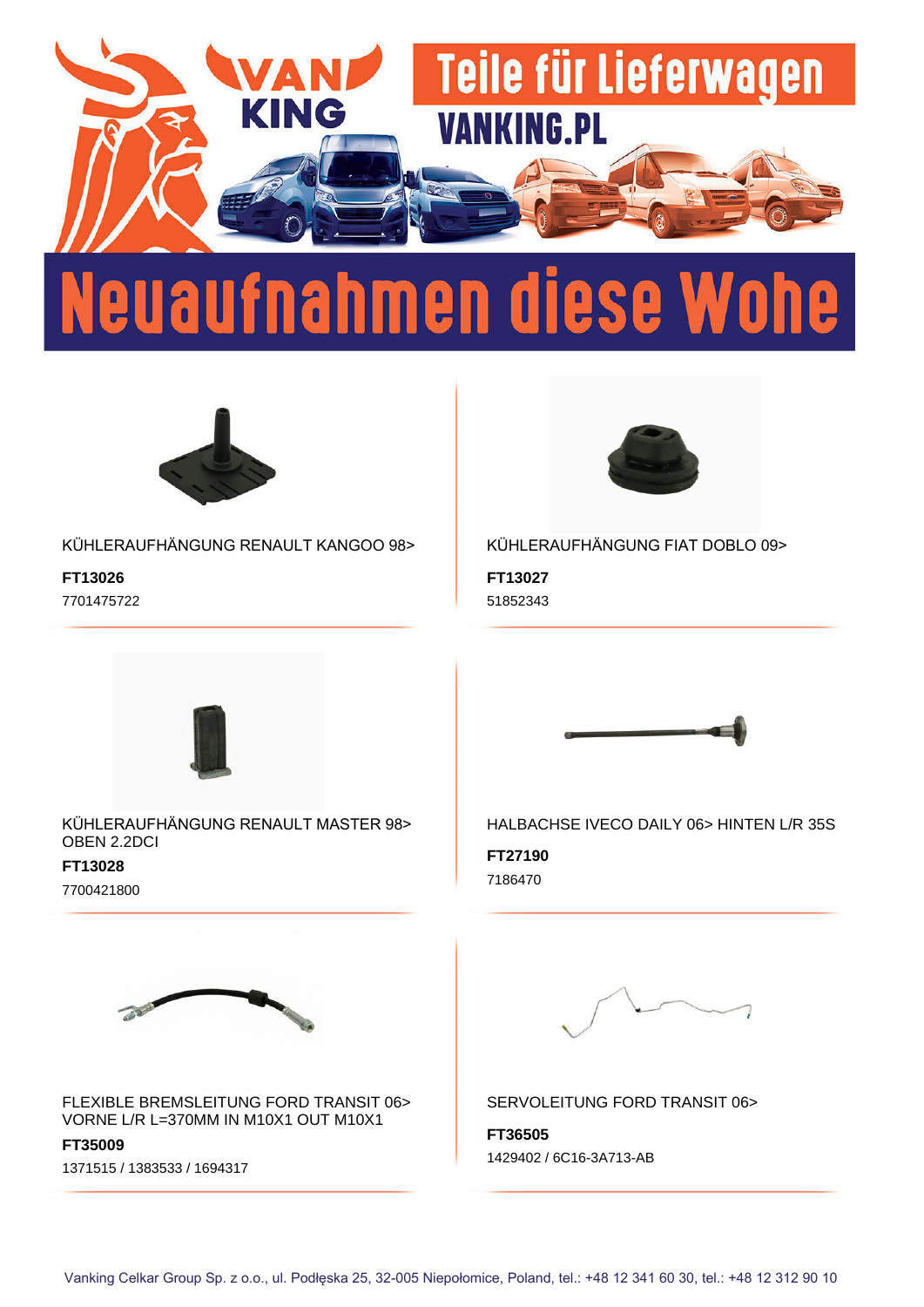



#### LUFTFILTER DACIA DOKKER 13>

**FT37177** 16 54 605 09R / 165460509R / 165469843R



KABINENFILTER FIAT DOBLO 09> KOHLEN-FIORINO 07> TIPO 16> PM 2.5

**FT37327PM** 1808029 / 77364561 / 95514195



KRAFTSTOFFLEITUNG FIAT DOBLO 00> 1.3 JTD 04>

**FT39542**

51743942



KRAFTSTOFFLEITUNG VW CADDY 1.6 TDI 10>

**FT39548** 03L130235AF



KETTENFÜHRUNG FORD TRANSIT 13> FEST 2.2 TDCi 4x4 **FT41704** 1 704 069 / 1 753 155 / CK3Q-6M256-AA



MICRO-V-RIEMENSPANNER RENAULT MASTER 98> ROLLE 2.5 DTi 03>

**FT44618** 4430441 / 9198528 / 93161378



MICRO-V-RIEMENSPANNER FORD TRANSIT 06> ROLLE

**FT44666** 1717608 / BK3Q 6C344 AB



DICHTUNG EINSPRITZDÜSE FORD TRANSIT 06> SATZ 2.2 TDCI

**FT49651**

1372494^ / 1981.76^ / 6C1Q-6K780-AA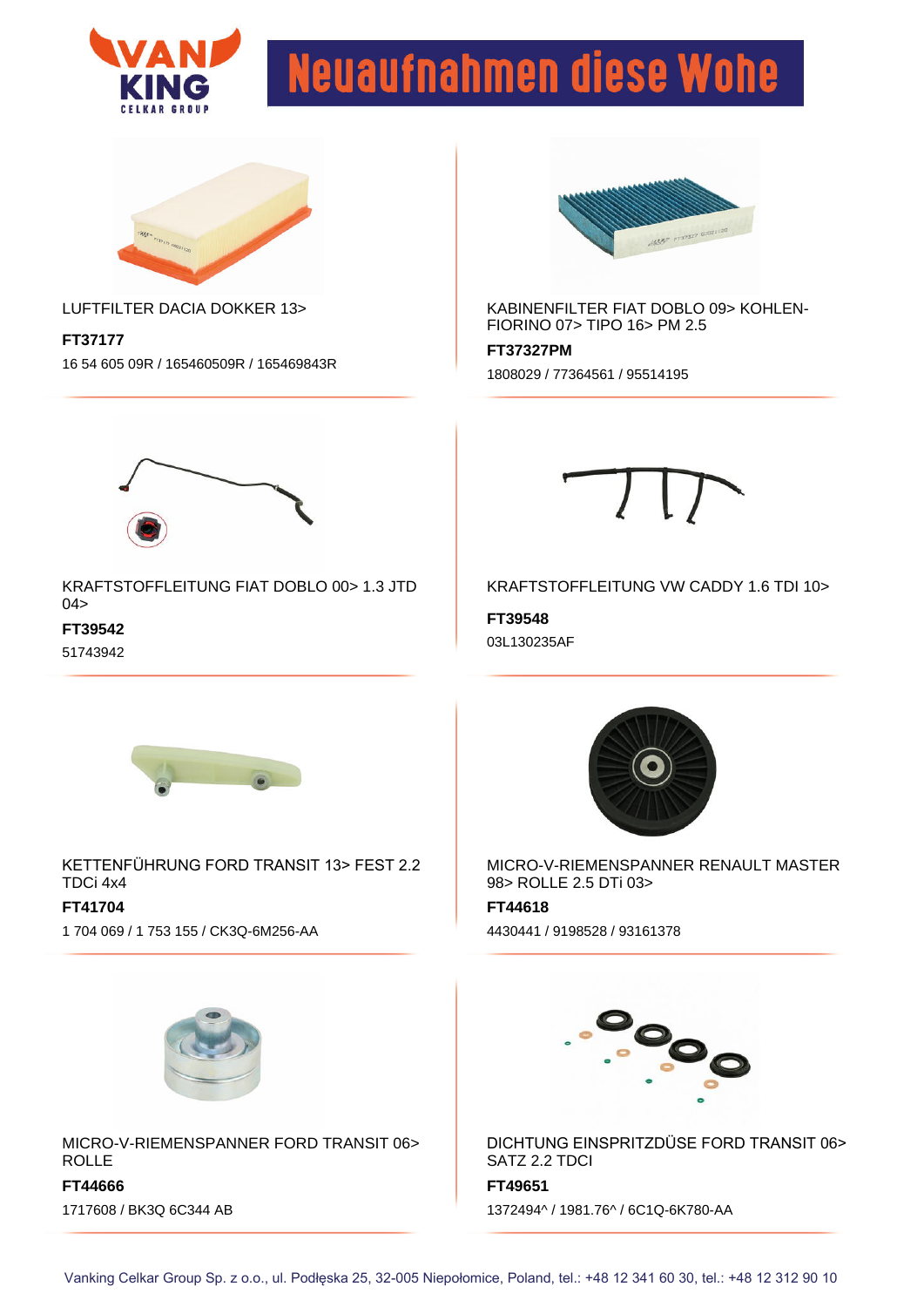



KOMPRESSOR DER KLIMAANLAGE FIAT DOBLO 09> 1.3 JTD

**FT56319**

71792267



WÄRMEAUSTAUSCHER IVECO DAILY 14> 3.0  $E5+$ 

**FT60404** 504377416^ / 504385699



WÄRMEAUSTAUSCHER IVECO DAILY 14> 2.3JTD E5+ E6

**FT60405**

5801365344^



**FT60407** WÄRMEAUSTAUSCHER FORD TRANSIT 13> 2.2 **TDCI** 1807898 / CK3Q-9F464-BB



WÄRMEAUSTAUSCHER FORD TRANSIT 06> 2.2 **TDCI FT60411** 1731741 / BK3Q-9F464-BE



KÜHLROHR FORD TRANSIT 06> HEIZUNGSKÜHLER

**FT61071** 1494879 / 6C11-18K582-CE



**FT60414** WÄRMEAUSTAUSCHER FIAT DUCATO 06> 3.0 JTD 504136967



KÜHLROHR RENAULT KANGOO 08>

**FT61687** 8200455788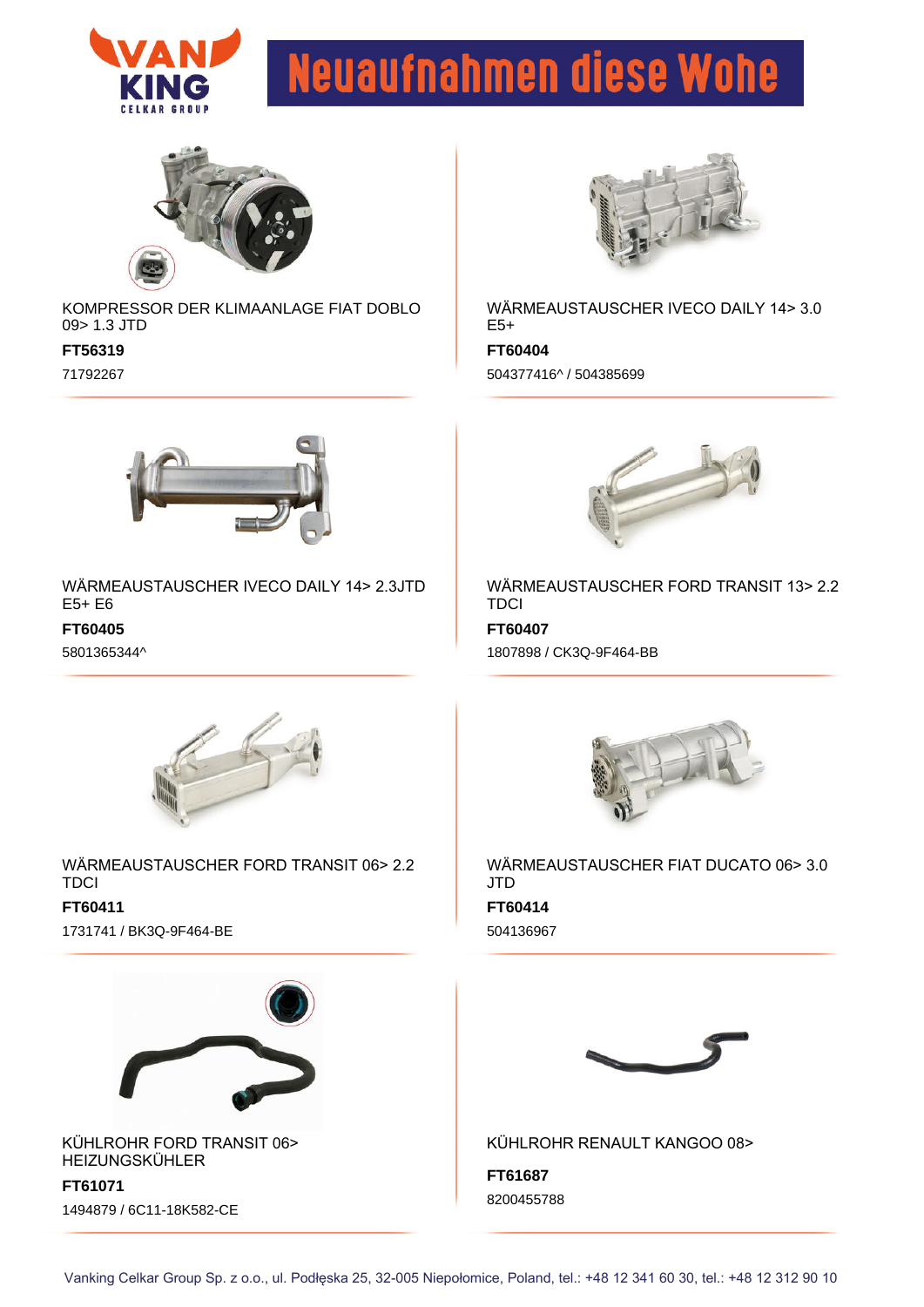



### TÜRSEIL FIAT DOBLO 09> SEITE R

**FT73701** 51892696



TÜRSEIL RENAULT KANGOO 98> SEITE L

**FT73705** 8200182967



**FT73707** 8200516256



BÜNDELSTECKER FIAT DUCATO 02> HECKLEUCHTE

#### **FT76120** 1328428080^



KRAFTSTOFFDRUCKREGLER MERCEDES SPRINTER 06> 906

**FT80138** 642 074 01 84 / A 642 074 01 84

### TÜRSEIL RENAULT KANGOO 98> HINTEN R

**FT73709** 7700303592



KRAFTSTOFFDRUCKREGLER MERCEDES SPRINTER 06> 906

**FT80137** 646 074 00 84 / A 646 074 00 84



ZÜNDSCHLOSSMODUL FIAT DUCATO 06> 5 PIN

**FT82410** 1 389 441 080 / 1 616 896 080 / 1361031080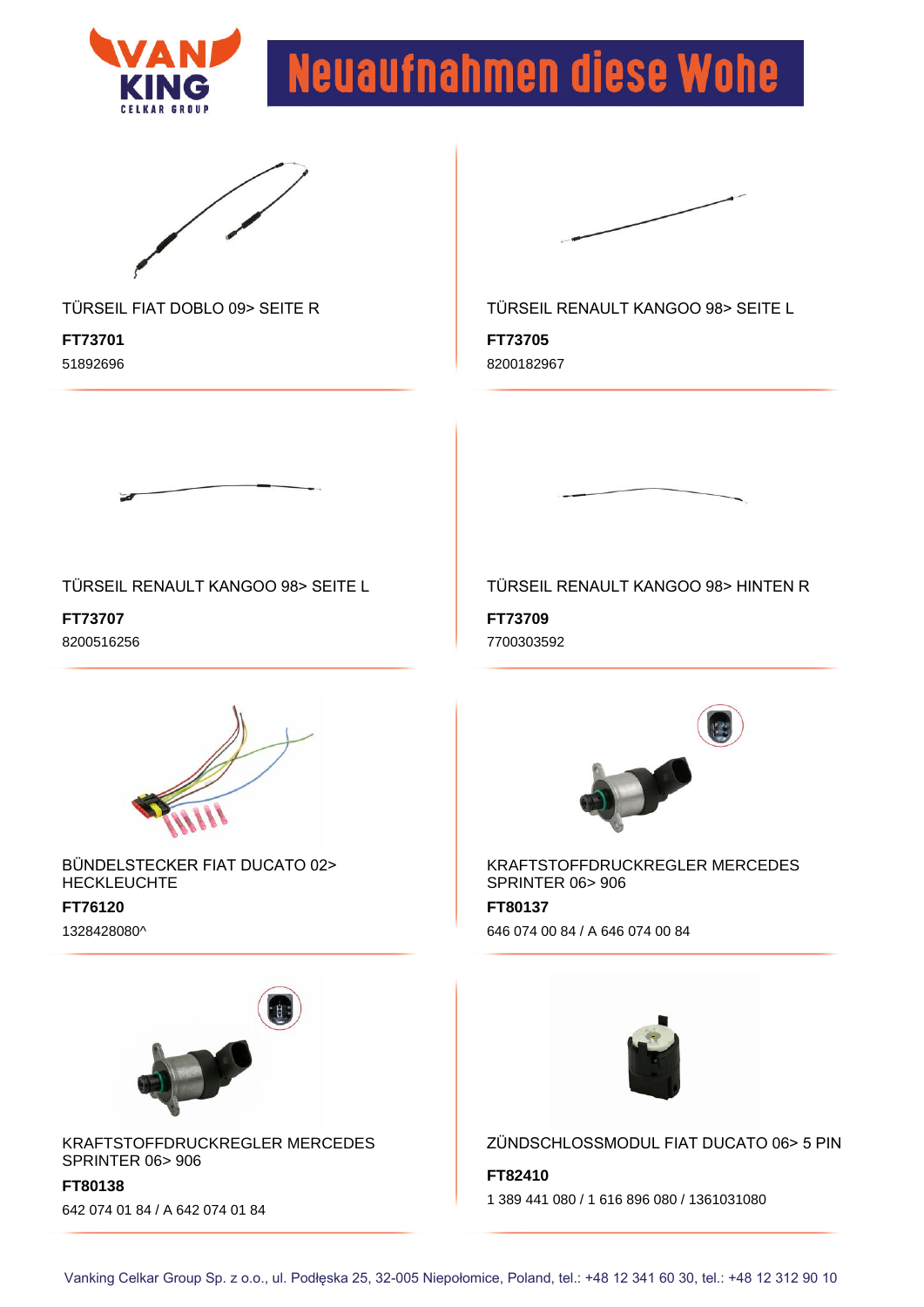



AUFHÄNGESCHELLE FORD TRANSIT CUSTOM 12> 2.0 / 2.2 TDCI

**FT84411** 1714396 / CC11-5A262-AA



AUFHÄNGESCHELLE CITROEN JUMPY 16> 2.0 HDI

**FT84412** 9467559780



AUFHÄNGESCHELLE CITROEN BERLINGO 08> 1.6 HDI **FT84413** 1755.N4 / 1755.P1



AUFHÄNGESCHELLE FIAT SCUDO 07> 2.0 HDI

**FT84414** 1400303280 / 1755.N7



AUFHÄNGESCHELLE CITROEN BERLINGO 08> 1.6 HDI **FT84415** 1755.G2 / 1755.K1



**FT84801** AUSPUFFDICHTUNG IVECO DAILY 06> 50C17 70C21 5801601406



AUSPUFFDICHTUNG RENAULT TRAFIC 01> 2.0 **TDCI** 

**FT84802** 1446200Q0A / 4416773 / 8200485286



AUSPUFFDICHTUNG FIAT DUCATO 02> 2.8 JTD

**FT84803** 037413 / 4500958 / 9161258